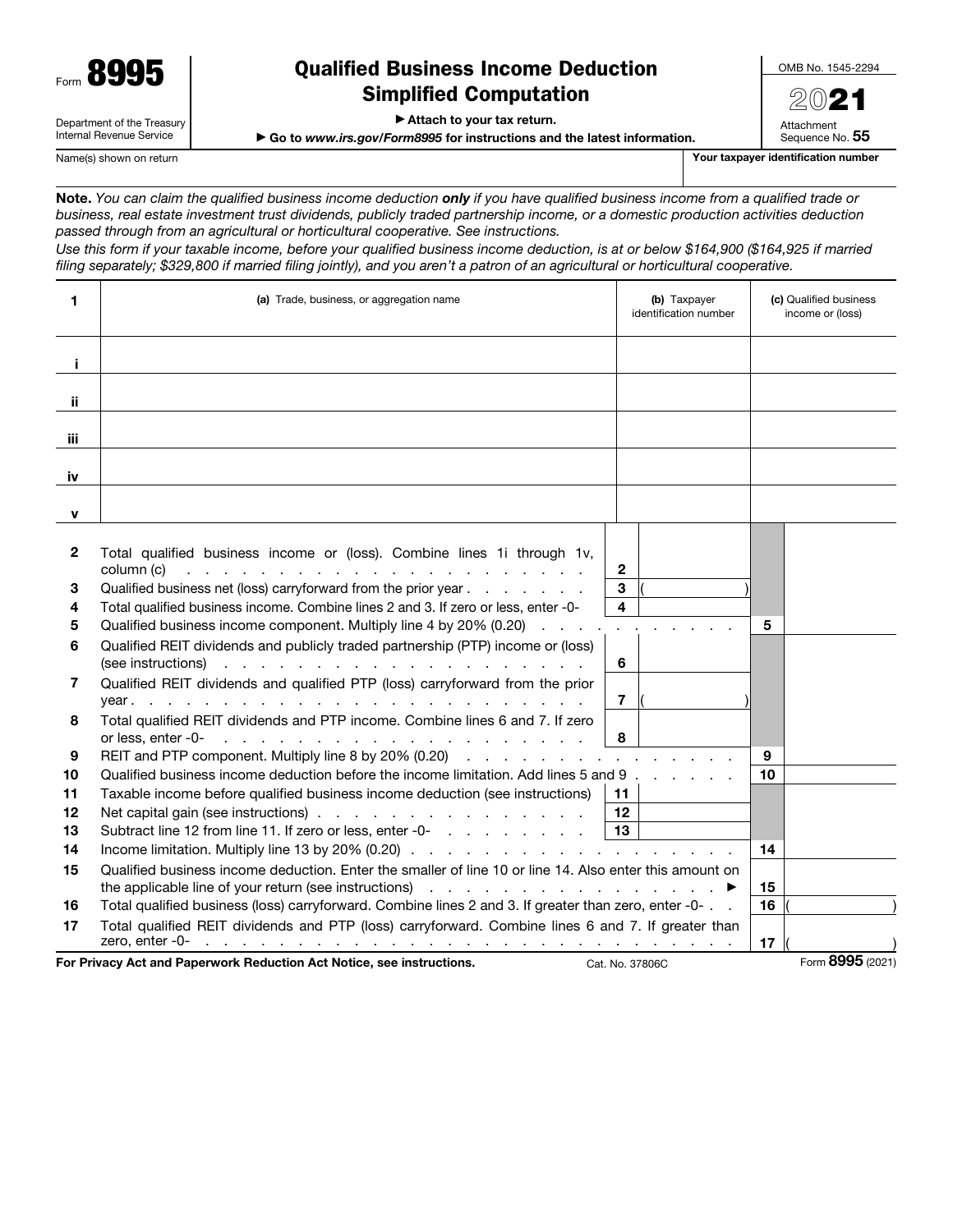# 2021 **Instructions for Form 8995**

# Qualified Business Income Deduction Simplified Computation

Section references are to the Internal Revenue Code unless otherwise noted.

# **Future Developments**

For the latest information about developments related to Form 8995 and its instructions, such as legislation enacted after they were published, go to *[IRS.gov/Form8995](https://www.irs.gov/form8995)*.

# **What's New**

**A method to track losses or deductions suspended by other provisions.**  A worksheet is added to provide a reasonable method to track and compute your previously disallowed losses or deductions to be included in your qualified business income deduction calculation for the year allowed. See *Tracking Losses or Deductions Suspended by Other Provisions*, later.

# **General Instructions**

# **Purpose of Form**

Use Form 8995 to figure your qualified business income (QBI) deduction. Individual taxpayers and some trusts and estates may be entitled to a deduction of up to 20% of their net QBI from a trade or business, including income from a pass-through entity, but not from a C corporation, plus 20% of qualified real estate investment trust (REIT) dividends and qualified publicly traded partnership (PTP) income. However, your total QBI deduction is limited to 20% of your taxable income, calculated before the QBI deduction, minus net capital gain.

# **Who Can Take the Deduction**

Individuals and eligible estates and trusts that have QBI use Form 8995 to figure the QBI deduction if:

• You have QBI, qualified REIT dividends, or qualified PTP income or loss (all defined later),

• Your 2021 taxable income before your QBI deduction is less than or equal to \$164,900 if single, head of household, qualifying widow(er), or are a trust or estate, \$164,925 if married filing separately, or \$329,800 if married filing jointly,

• You aren't a patron in a specified agricultural or horticultural cooperative.

Otherwise, use Form 8995-A, Qualified Business Income Deduction, to figure your QBI deduction.

**S corporations and partnerships.** S corporations and partnerships aren't eligible for the deduction, but must pass through to their shareholders or partners the necessary information on an attachment to Schedule K-1. See the Instructions for Form 1120-S, U.S. Income Tax Return for an S Corporation, and Form 1065, U.S. Return of Partnership Income.

**Cooperatives.** Cooperatives aren't eligible for the deduction. Instead, cooperatives must provide the necessary information to their patrons on Form 1099-PATR or an attachment to help eligible patrons figure their deduction. Certain agricultural or horticultural cooperatives may qualify for a deduction under section 199A(g). See the Instructions for Form 1120-C, U.S. Income Tax Return for Cooperative Associations, for rules applicable to agricultural and horticultural cooperatives.

**Estates and trusts.** To the extent that a grantor or another person is treated as owning all or part of a trust or estate, the owner will compute its QBI deduction for the portioned owned as if section 199A items had been received directly by the owner. Generally, a non-grantor trust or estate may either claim the QBI deduction or provide information to their beneficiaries. In determining the QBI deduction or the information that must be provided to beneficiaries, the estate or trust allocates section 199A items based on the relative proportion of the estate's or trust's distributable net income (DNI) for the tax year distributed (or required to be distributed) to the beneficiary or retained by the estate or trust. If the estate or trust has no DNI for the tax year, section 199A items are allocated entirely to the estate or trust.

Although estates and trusts may compute their own QBI deduction, to the extent section 199A items are allocable to the estate or trust, section 199A items allocated to beneficiaries aren't includible in the estate's or trust's QBI deduction computation. See the Instructions for Form 1041, U.S. Income Tax Return for Estates and Trusts.

**Electing Small Business Trusts (ESBT).** An ESBT must compute the QBI deduction separately for the S and non-S portions of the trust. The Form 8995 used to compute the S portion's QBI deduction must be attached as a PDF to the ESBT tax worksheet filed with Form 1041. When attached to the ESBT tax worksheet, the trust must show that the information is applicable to the S portion only, by writing "ESBT" in the top margin of the Form 8995. See the Instructions for Form 1041.

## **Determining Your Qualified Trades or Businesses**

Your qualified trades and businesses include your domestic trades or businesses for which you're allowed a deduction for ordinary and necessary business expenses under section 162. However, trades or businesses conducted by corporations and the performance of services as an employee aren't qualified trades or businesses. Generally, specified service trades or businesses (SSTBs) aren't qualified trades or businesses. However, all or a part of the SSTB may be a qualified trade or business if your taxable income is at or below the threshold or within the phase-in range.

As provided in section 162, an activity qualifies as a trade or business if your primary purpose for engaging in the activity is for income or profit and you're involved in the activity with continuity and regularity.

For purposes of section 199A, if you own an interest in a pass-through entity, the trade or business determination is made at the entity level. Material participation under section 469 isn't required to qualify for the QBI deduction. Eligible taxpayers with income from a trade or business may be entitled to the QBI deduction if they otherwise satisfy the requirements of section 199A.

The ownership and rental of real property may constitute a trade or business if it meets the standard described above. Also, *[Rev. Proc.](https://www.irs.gov/pub/irs-drop/rp-19-38.pdf) [2019-38](https://www.irs.gov/pub/irs-drop/rp-19-38.pdf)* provides a safe harbor under which a rental real estate enterprise will be treated as a trade or business for purposes of the QBI deduction. Rental real estate that doesn't meet the requirements of the safe harbor may still be treated as a trade or business for purposes of the QBI deduction if it's a section 162 trade or business.

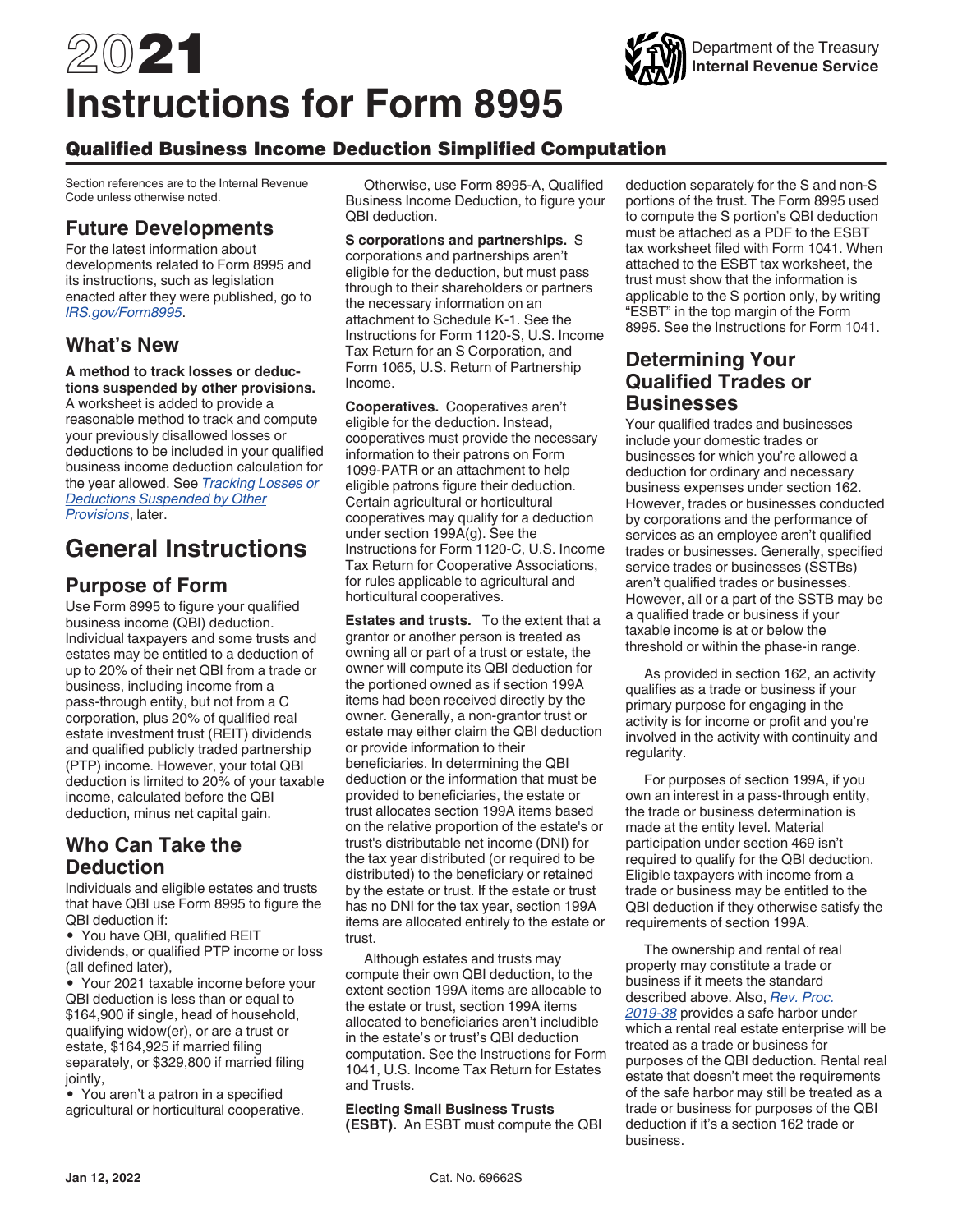The rental or licensing of property to a commonly controlled trade or business operated by an individual or a pass-through entity is considered a trade or business under section 199A.

#### **Services performed as an employee excluded from qualified trades or busi-**

**nesses.** The trade or business of performing services as an employee isn't a trade or business for purposes of section 199A. Therefore, any amounts reported on Form W-2, box 1, other than amounts reported in box 1 if "Statutory Employee" on Form W-2, box 13, is checked, aren't QBI. If you were previously an employee of a business and continue to provide substantially the same services to that business after you're no longer treated as an employee, there is a presumption that you're providing services as an employee for purposes of section 199A for the 3-year period after ceasing to be an employee. You can rebut this presumption on notice from the IRS by providing records such as contracts or partnership agreements that corroborate your status as a non-employee.

For more information on if you're an employee or an independent contractor, see Pub. 15-A, Employer's Supplemental Tax Guide, and Pub. 1779, Independent Contractor or Employee.

#### **SSTBs excluded from your qualified trades or businesses.** An SSTB is generally excluded from the definition of qualified trade or business.

An SSTB is any trade or business providing services in the fields of: • Health;

- Law;
- Accounting;
- Actuarial science;
- Performing arts;
- Consulting;
- Athletics;
- Financial services;
- Brokerage services;
- 
- Investing and investment management;<br>• Trading or dealing in securities • Trading or dealing in securities,

partnership interests, commodities; or

• Any trade or business where the principal asset is the reputation or skill of one or more of its employees or owners, as demonstrated by:

–Receiving fees, compensation, or other income for endorsing products or services;

–Licensing or receiving fees, compensation or other income for the use of taxpayer's image, likeness, name, signature, voice, trademark, or any other symbols associated with the individual's identity; or

–Receiving fees, compensation, or other income for appearing at an event or on radio, television, or another media format.

**Exception 1**: If your 2021 taxable income before the QBI deduction is less than or equal to \$164,900 if single, head of household, qualifying widow(er), or are a trust or estate, \$164,925 if married filing separately , or \$329,800 if married filing jointly, your SSTB is treated as a qualified trade or business.

**Exception 2**: If your taxable income before the QBI deduction is more than \$164,900 but not more than \$214,900 if single, head of household, qualifying widow(er), or are a trust or estate, is more than \$164,925 but not more than \$214,925 if married filing separately , and is more than \$329,800 but not more than \$429,800 if married filing jointly, an applicable percentage of your SSTB is treated as a qualified trade or business, you must complete Schedule A (Form 8995-A).

**Aggregation.** If you're engaged in more than one trade or business, each trade or business is a separate trade or business for purposes of section 199A. However, you may choose to aggregate multiple trades or businesses into a single trade or business for purposes of figuring your deduction, if you meet the following requirements.

1. You or a group of persons directly or indirectly own 50% or more of each trade or business for the majority of the tax year, including the last day of the tax year, and all trades or businesses use the same tax year end;

2. None of the trades or businesses are an SSTB and

3. The trades or businesses meet at least two of the following factors:

a. They provide products, property, or services that are the same or that are customarily offered together.

b. They share facilities or share significant centralized business elements such as personnel, accounting, legal, manufacturing, purchasing, human resources, or information technology resources.

c. They are operated in coordination with, or reliance on, one or more of the businesses in the aggregated group.

If a relevant pass-through entity (RPE) aggregates multiple trades or businesses, you may not separate the trades or businesses aggregated by the RPE, but you may add additional trades or businesses to the aggregation, if the rules above are met.

If you choose to aggregate multiple trades or businesses, including or apart from any aggregations made by an RPE, complete Schedule B (Form 8995-A) before starting Part I of Form 8995-A. You must attach any RPE aggregation

statement(s) to your Schedule B (Form 8995-A).

If you're not making an aggregation election and are therefore not required to file a Schedule B (Form 8995-A), attach your RPE's aggregation statement(s), to your Form 8995-A.

Your aggregations must be reported consistently for all subsequent years, unless there is a significant change in facts and circumstances that disqualify the aggregation.

**Note.** You must combine the QBI, W-2 wages, and Unadjusted Basis Immediately after Acquisition (UBIA) of qualified property for all aggregated trades or businesses, for purposes of applying the W-2 wages and UBIA of qualified property limits. However, these limits won't apply until your income, before the QBI deduction, is more than the threshold. If your income is more than the threshold, you must use Form 8995-A.

# **Determining Your Qualified Business Income**

Your QBI includes qualified items of income, gain, deduction, and loss from your trades or businesses that are effectively connected with the conduct of a trade or business in the United States. This includes qualified items from partnerships (other than PTPs), S corporations, sole proprietorships, and certain estates and trusts that are allowed in calculating your taxable income for the year.

To figure the total amount of QBI, you must consider all items that are attributable to the trade or business. This includes, but isn't limited to, unreimbursed partnership expenses, business interest expense, deductible part of self-employment tax, self-employment health insurance deduction, and contributions to qualified retirement plans. QBI doesn't include any of the following: • Items that aren't properly included in income.

• Income that isn't effectively connected with the conduct of a trade or business within the United States (go to *[IRS.gov/](https://www.irs.gov/ECI) [ECI](https://www.irs.gov/ECI)*).

• Wage income (except "Statutory Employees" where Form W-2, box 13, is checked).

- Amounts received as reasonable
- compensation from an S corporation. • Amounts received as guaranteed
- payments.

• Amounts received as payments by a partner for services other than in a capacity as a partner.

• Items treated as capital gains or losses under any provision of the Internal Revenue Code (Code).

• Dividends and dividend equivalents.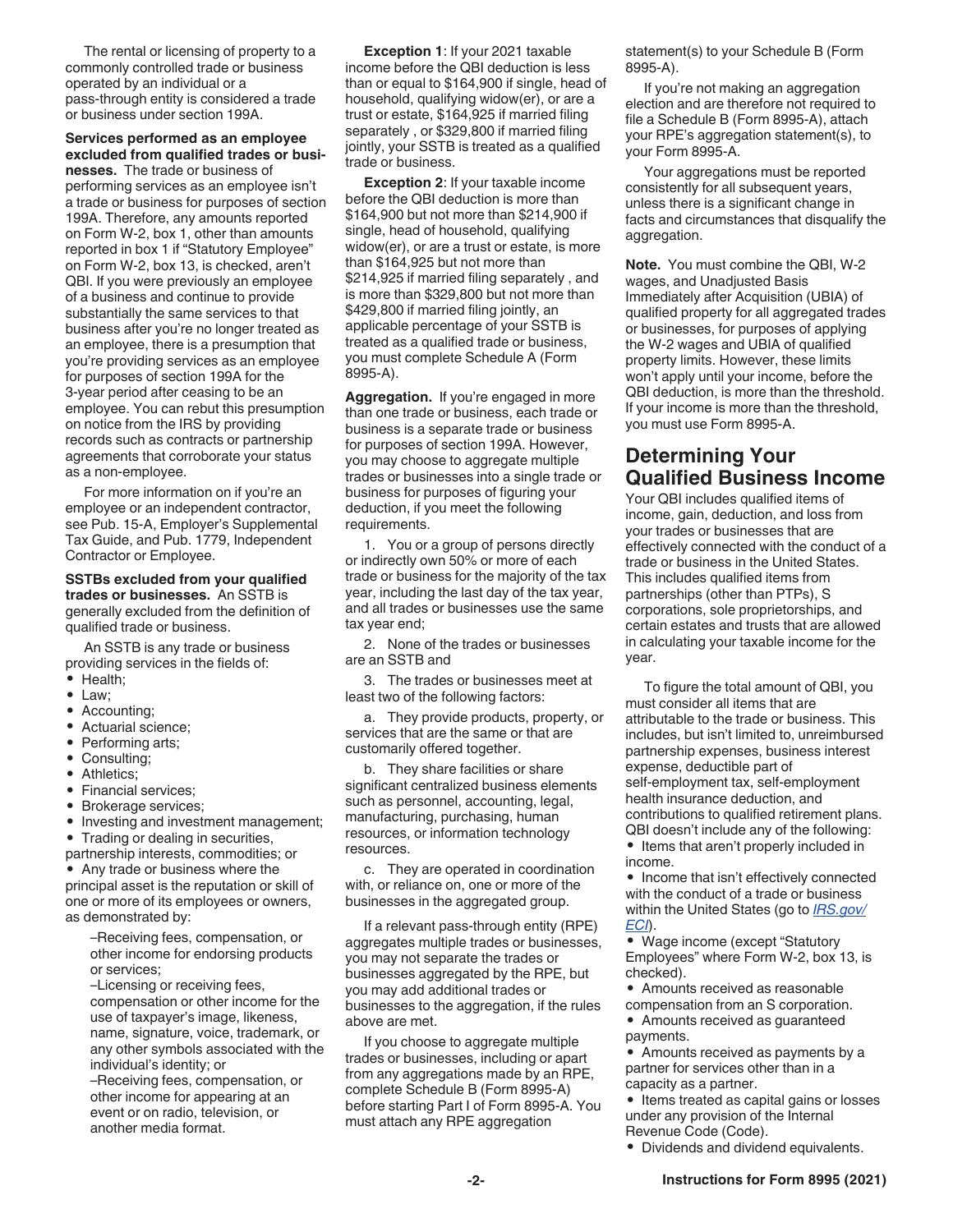- Interest income not properly allocable to a trade or business.
- Commodities transactions or foreign currency gains or losses.
- Income, loss, or deductions from notional principal contracts.
- Annuities (unless received in connection with the trade or business).
- Qualified REIT dividends.
- Qualified PTP income.

See the QBI Flow Chart, later, to figure if an item of income, gain, deduction, or loss is included in QBI.

Losses or deductions from a qualified trade or business that are suspended by other provisions of the Internal Revenue Code are not qualified losses or deductions and, therefore, are not included in your QBI for the year. Such Code provisions include, but aren't limited to, sections 163(j), 179, 461(l), 465, 469, 704(d), and 1366(d). Instead, qualified losses and deductions are taken into account in the tax year they're included in calculating your taxable income.

When losses or deductions are suspended, you must determine the qualified portion of the losses or deductions that must be included in QBI in subsequent years when allowed in calculating your taxable income. In general, losses and deductions incurred prior to 2018 are not qualified losses or deductions and are not included in QBI in the year they are included in calculating taxable income.

If a loss or deduction is partially suspended, only the portion of the allowed loss or deduction attributable to QBI must be considered when determining QBI from the trade or business in the year the loss or deduction is incurred. The portion of the allowed loss or deduction attributable to QBI is determined by first calculating the percentage of the total loss attributable to QBI by dividing the portion of the total loss attributable to QBI by the overall total loss. The allowed loss or deduction is then multiplied by this percentage to determine the portion of the allowed loss or deduction attributable to QBI.

If your trade or business is an SSTB, whether the trade or business is a qualified trade or business is determined based on your taxable income in the year the loss or deduction is incurred. If your taxable income is within the phase-in range in that year, you must determine and apply the applicable percentage in the year the loss or deduction was incurred to determine the qualified portion of the suspended loss or deduction.

Losses and deductions retain their status as either qualified or non-qualified from year to year while suspended. Therefore, you must track each category of loss or deduction until the loss or

deduction is no longer suspended. For an example of a reasonable method to track and compute the amount of previously disallowed losses or deductions to be included in your QBI deduction calculation in the year allowed, see *Tracking Losses or Deductions Suspended by Other Provisions*, later.

When losses or deductions previously suspended by other Code provisions are allowed in calculating taxable income, the qualified portion of the loss or deduction allowed under each provision is treated as a qualified net loss carryforward from a separate trade or business when calculating the current year's QBI deduction. See *Line 3*.

Any qualified loss or deduction from an SSTB allowed in calculating taxable income aren't included on the Schedule A (Form 8995-A) as the applicable percentage was previously determined and applied in the year the loss or deduction was incurred and should not be redetermined in the year the loss or deduction is allowed.

**Determining if items included on Schedule K-1 are included in QBI.** The amounts reported on your Schedule K-1 as "QBI/Qualified PTP Items Subject to Taxpayer-Specific Determinations" from a partnership, S corporation, estate, or trust aren't automatically included in your QBI. To figure if the item of income, gain, deduction, or loss is included in QBI, you must look to how it's reported on your federal income tax return. For example, ordinary business income or loss is generally included in QBI if it was used in computing your taxable income, not excluded, suspended, or disallowed under any other section of the Code. Also, a section 1231 gain or loss is only includible in QBI if it isn't capital gain or loss. See the QBI Flow Chart, later, to figure if an item of income, gain, deduction, or loss is included in QBI.

#### **Determining if information reported on your Form 1099-PATR is included in**

**QBI.** The amounts reported to you as your share of patronage dividends and similar payments on Form 1099-PATR aren't automatically included in your QBI. Payments may be included in QBI to the extent they are (1) related to your trade or business, (2) reported to you by the cooperative as qualified income items on an attachment to Form 1099-PATR, and (3) not payments reported as from an SSTB, unless your taxable income is at or below the threshold, in which case payments from SSTBs are included in your QBI.

If you received qualified payments reported to you on Form 1099-PATR from a specified agricultural or horticultural cooperative, you must reduce your QBI by the patron reduction and use Form 8995-A to compute your QBI deduction.

**Determining if items on Schedule C (Form 1040) are included in QBI.** The net gain or loss reported on your Schedule C (Form 1040) isn't automatically included in your QBI. See the QBI Flow Chart, later, to figure if an item of income, gain, deduction, or loss is included in QBI.

## **Determining Your Qualified REIT Dividends and Qualified PTP Income/ Loss**

Qualified REIT dividends include any dividends you received from a REIT held for more than 45 days and for which the payment isn't obligated to someone else and that isn't a capital gain dividend or qualified dividend, plus your qualified REIT dividends received from a regulated investment company (RIC). This amount is reported to you on Form 1099-DIV, line 5.

Qualified PTP income or loss includes your share of qualified items of income, gain, deduction, and loss from a PTP. It may also include gain or loss recognized on the disposition of your partnership interest that isn't treated as a capital gain or loss.

**Note.** PTP income generated by an SSTB may be limited to the applicable percentage or excluded if your taxable income exceeds the threshold, in which case you may need to complete Part II of Schedule A (Form 8995-A). See the Instructions for Form 8995-A for more information.

When losses or deductions from a PTP are suspended in the year incurred, you must determine the qualified portion of the losses or deductions that must be included as qualified PTP losses or deductions in subsequent years when allowed in calculating your taxable income. In general, losses and deductions that were incurred prior to 2018 are not qualified PTP losses or deductions and are not included in calculating taxable income.

If your PTP is an SSTB, whether the PTP loss is a qualified loss is determined based on your taxable income in the year the loss or deduction is incurred. If your taxable income is within the phase-in range in that year, you must determine and apply the applicable percentage in the year the loss or deduction was incurred to determine the qualified portion of the suspended loss or deduction.

Losses and deductions retain their status as either qualified or non-qualified from year to year while suspended. Therefore, you must track each loss or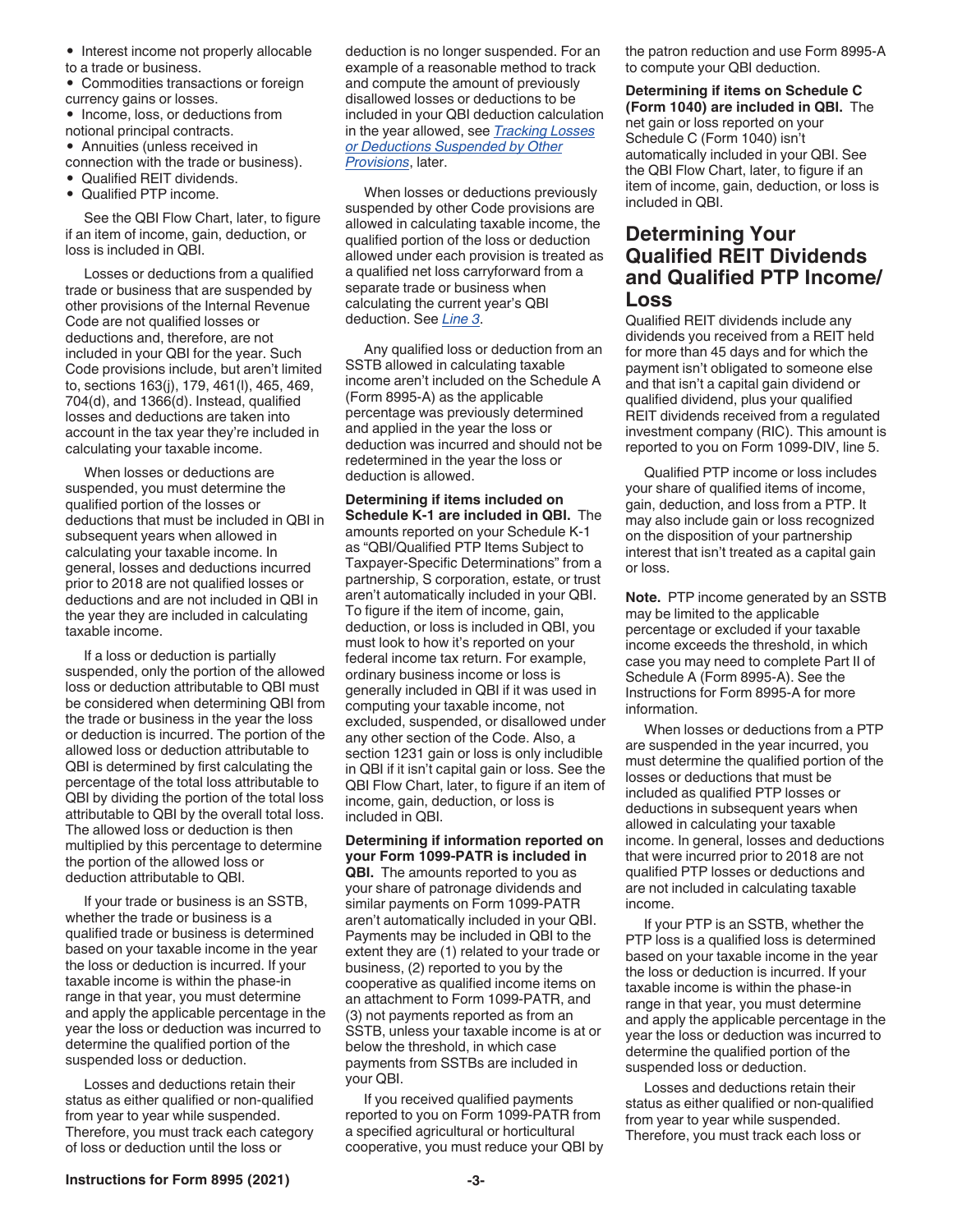deduction from a PTP until the loss or deduction is no longer suspended.

When losses or deductions previously suspended by other Code provisions are allowed in calculating taxable income, the qualified portion of the loss or deduction allowed for each PTP is treated as a qualified net loss carryforward from a separate PTP when calculating the current year's QBI deduction. See *Line 7.*

Any qualified PTP loss or deduction from an SSTB allowed in calculating taxable income isn't included on the Schedule A (Form 8995-A) as the applicable percentage was previously calculated and applied in the year the loss or deduction was incurred and should not be redetermined in the year the loss or deduction is allowed.

# **Specific Instructions**

#### **Line 1**

If you aggregated multiple trades or businesses into a single business, enter the aggregation group name. For example, Aggregation 1, 2, 3, etc., instead of entering the business name, and leave line 1(b) blank.

**Note.** If you aggregated trades or businesses, you must attach Schedule B (Form 8995-A) or similar schedule.

If you're relying on the safe harbor contained in *[Rev. Proc. 2019-38](https://www.irs.gov/pub/irs-drop/rp-19-38.pdf)*, enter each enterprise as identified on the statement required for use on the safe harbor. For example, Enterprise 1, 2, 3, etc.

Enter on line 1(b) the employer identification number (EIN). If you don't have an EIN, enter your social security number (SSN) or individual taxpayer identification number (ITIN). If you're the sole owner of an LLC that isn't treated as a separate entity for federal income tax purposes, enter the EIN given to the LLC. If you don't have an EIN, enter the owner's name and tax identification number.

Enter on line 1(c) the net qualified business income or (loss) for the trade, business, or aggregation reported in the corresponding row. **Do not** include here any losses or deductions suspended from use in calculating taxable income in the current year **or** any portion of qualified losses or deductions previously suspended by other Code provisions that are allowed in calculating taxable income in the current year. See Line 3, later.

#### **Line 2**

If you have more than five trades or businesses, attach a statement with the name and taxpayer identification number of the trade(s) or business(es) and include the income and loss from those trade(s) or business(es) in the total for line 2.

#### **Line 3**

Include here the qualified portion of trade or business (loss) carryforward allowed in calculating taxable income in the current year, even if the loss was from a trade or business that is no longer in existence. See *Determining Your Qualified Business Income*, earlier, and *Tracking Losses or Deductions Suspended by Other Provisions*, later. Losses and deductions that remain suspended by other Code provisions are not qualified losses and deductions and must be tracked separately for use when subsequently allowed in calculating taxable income.

#### **Line 4**

If you have a qualified business net loss for the year, you don't qualify for the QBI deduction unless you have qualified REIT dividends or PTP income. The loss will be carried forward to next year. This carryforward doesn't affect the deductibility of the loss for purposes of any other provisions of the Code.

#### **Line 6**

Enter income as a positive number and losses as a negative number.

#### **Line 7**

Include here the qualified portion of PTP (loss) carryforward allowed in calculating taxable income in the current year, even if the loss was from a PTP that you no longer hold an interest in or is no longer in existence. Losses and deductions that remain suspended by other Code provisions are not qualified losses and deductions and must be tracked separately from any qualified trade or business losses for use when subsequently allowed in calculating taxable income.

#### **Line 8**

Any negative amount will be carried forward to the next year. This carryforward doesn't affect the deductibility of the loss for purposes of any other provisions of the Code.

#### **Line 11**

Enter your taxable income figured before any QBI deduction, computed as follows. • Form 1040, 1040-SR, or 1040-NR filers: Form 1040, 1040-SR, or 1040-NR, line 11, minus Form 1040, 1040-SR, or 1040-NR, line 12c.

• Form 1041 filers: Form 1041, line 23, plus Form 1041, line 20.

• Form 1041-N filers: Form 1041-N, line 13, plus qualified income deduction reported on Form 1041-N, line 9.

• Form 990-T filers: Form 990-T, Part I, line 11, plus Form 990-T, Part I, line 9.

• S-corporation portion of ESBT filers: ESBT Tax Worksheet, line 13, plus ESBT Tax Worksheet, line 11.

## **Line 12**

Enter the amount from your tax return as follows.

• Form 1040, 1040-SR, or 1040-NR, line 3a, plus your net capital gain. If you're not required to file Schedule D (Form 1040), your net capital gain is the amount reported on Form 1040, 1040-SR, or 1040-NR, line 7. If you file Schedule D (Form 1040), your net capital gain is the smaller of Schedule D (Form 1040), line 15 or 16, unless line 15 or 16 is zero or less, in which case nothing is added to the qualified dividends.

• Form 1041, line 2b(2), plus your net capital gain. For estates or trusts required to file Schedule D (Form 1041), add the qualified dividends to the smaller of Schedule D (Form 1041), line 18a(2), or line 19(2), unless either line 18a(2) or 19(2) is zero or less, in which case nothing is added to the qualified dividends.

• Form 1041-N, line 2b, plus the smaller of Form 1041-N, Schedule D, line 10 or 11, unless line 10 or 11 is zero or less, in which case nothing is added to the qualified dividends.

• Form 990-T filers who are trusts, Schedule D (Form 1041), the smaller of line 18a(2) or 19(2), unless either line 18a(2) or 19(2) is zero or less, in which case the net capital gain for purposes of section 199A is zero.

• S-corporation portion of an ESBT, your ESBT Tax Worksheet, line 2b, plus the smaller of your ESBT's Schedule D (Form 1041), line 18a(2) or 19(2) is zero or less, in which case nothing is added to your qualified dividends.

#### **Line 15**

Enter this amount on your Form 1040 or 1040-SR, line 13; Form 1040-NR, line 13a; Form 1041, line 20; Form 1041-N, line 9; Form 990-T, line 9; and S-corporation portion of an ESBT, line 11.

#### **Line 16**

This is the amount to be carried forward to the next year. This amount will offset QBI in later tax years regardless of whether the trade(s) or business(es) that generated the loss is still in existence. This carryforward doesn't affect the deductibility of any loss for purposes of any other provisions of the Code.

#### **Line 17**

If the amount is more than zero, the loss must be carried forward to next year. This amount will offset REIT dividends and PTP income in later tax years regardless of whether the qualified PTP(s) that generated the loss is still in existence. This carryforward doesn't affect the deductibility of any loss for purposes of any other provisions of the Code.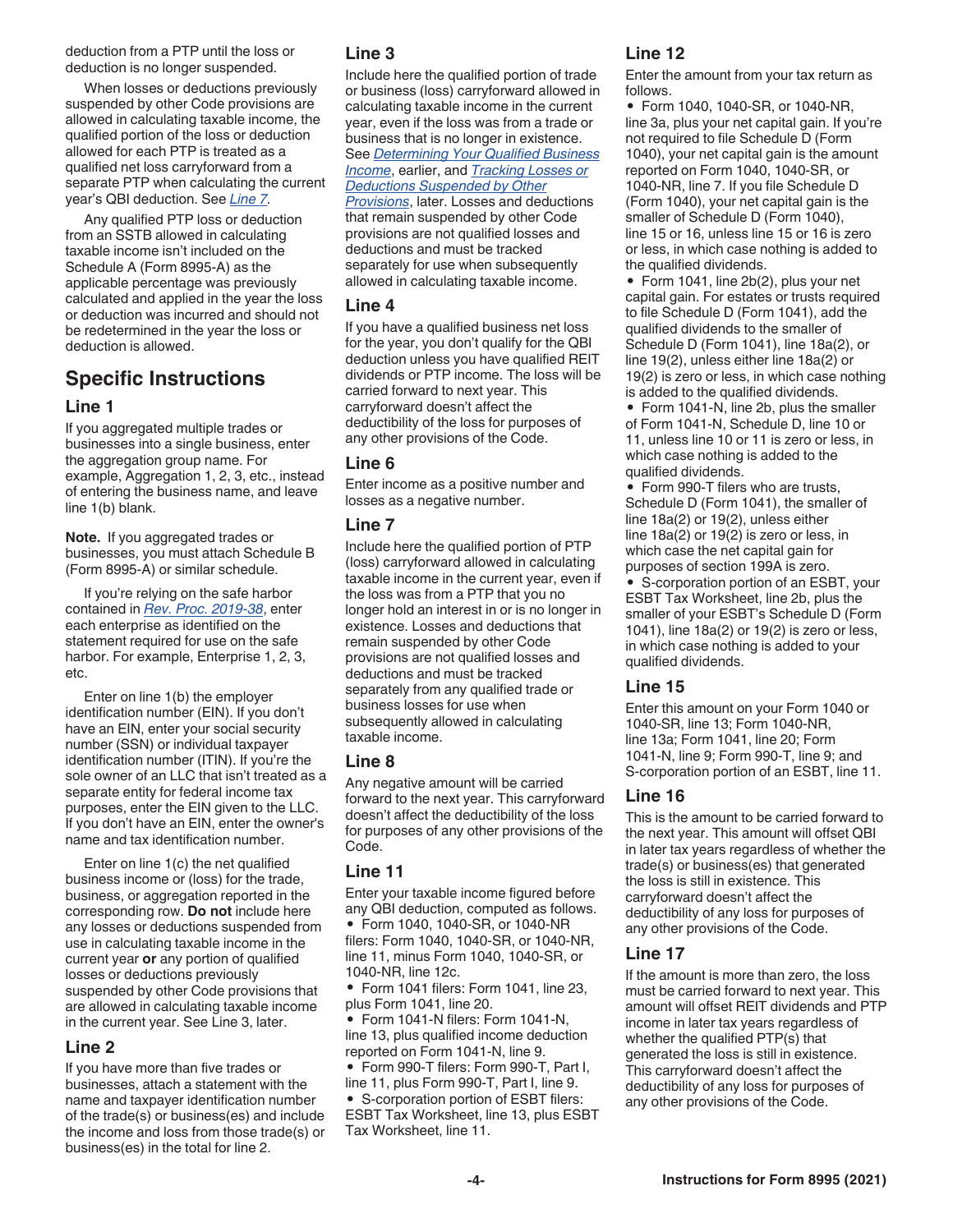# QBI Flow Chart

Figure 1. Use this chart to determine if an item of income, gain, deduction, or loss is included in QBI.

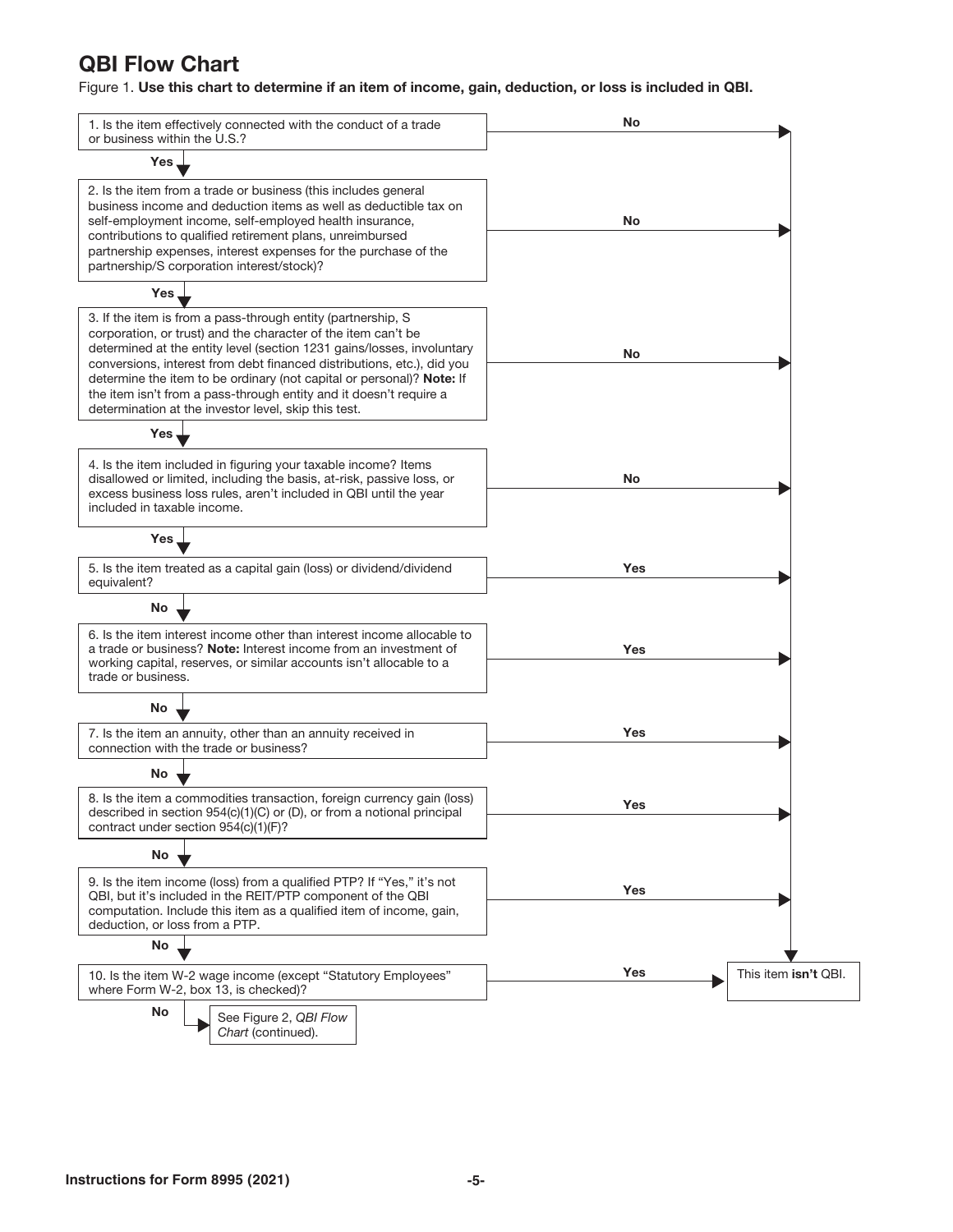# QBI Flow Chart *(continued)*

Figure 2. Use this chart to determine if an item of income, gain, deduction, or loss is included in QBI.

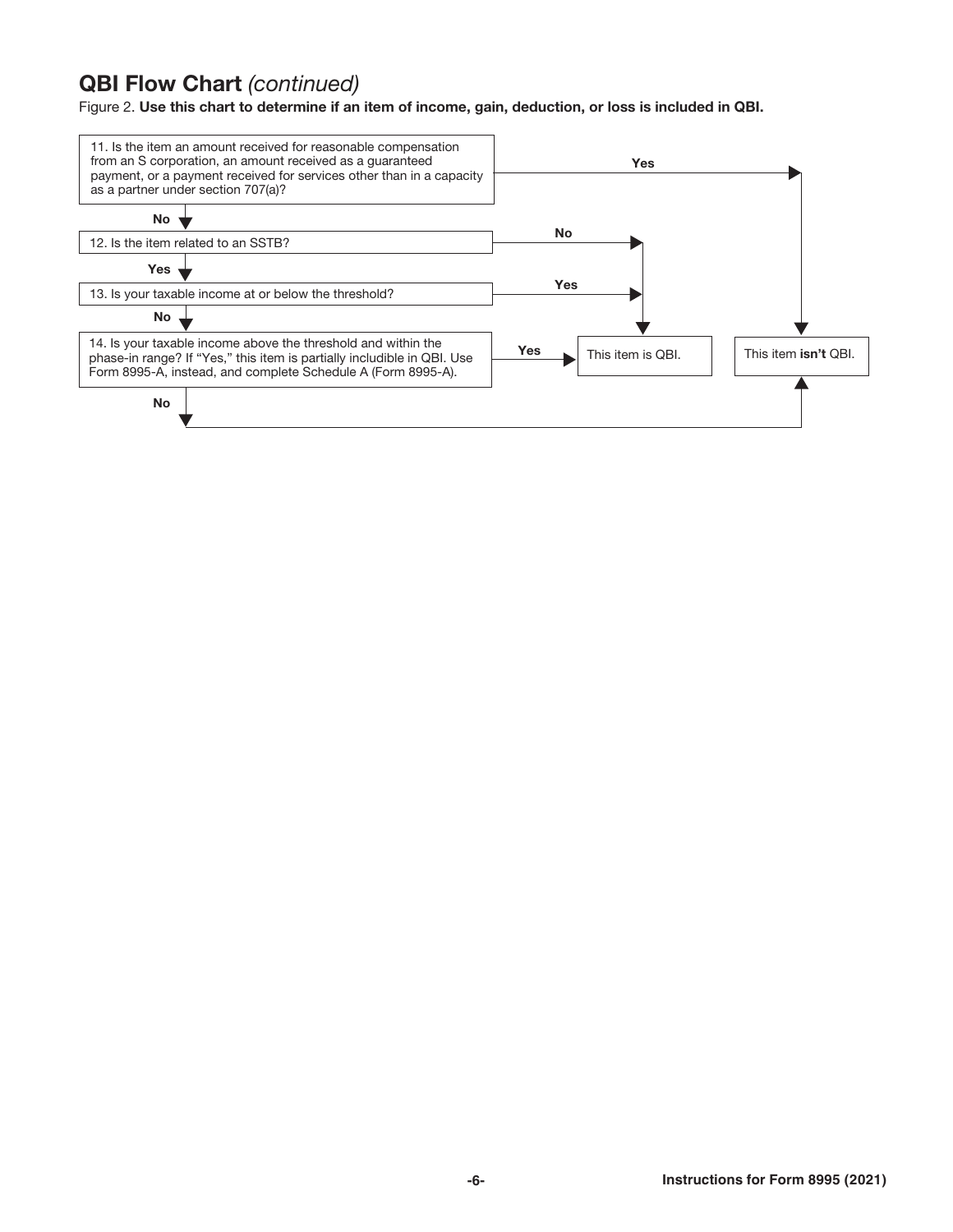## **Tracking Losses or Deductions Suspended by Other Provisions**

*A worksheet, QBI Loss Tracking Worksheet, is provided below that*  **CAUTION**<br> **CAUTION**<br> **CAUTION**<br> **CAUTION** *CAN* **CAUTION** *suspended losses. Losses and deductions that would be properly includible in QBI, if such loss or deduction wasn't suspended (excluded from taxable income) by other provisions, must be tracked separately for purposes of determining the future amount includible as negative QBI. Use as many copies of the worksheet as necessary to separately track your suspended loss(es) under each suspending provision.*

### **Specific Instructions**

**Note.** All losses should be entered as a negative number on the worksheet.

**Column A. Total suspended losses in year of disallowance.** For rows 1 through 5, enter your suspended losses by year starting with any pre-2018 losses. Additional rows can be added as needed in future years. Allocate these losses between Non-QBI and QBI in columns E and I. See below.

**Note.** All pre-2018 losses are allocable to Non-QBI.

**Column E. Non-QBI suspended losses.**  For rows 1 through 5, enter suspended losses allocable to Non-QBI into the appropriate year row (for example, row 1, pre-2018; row 2, 2018; row 3, 2019, etc.).

**Column I. QBI suspended losses.** For rows 2 through 5, enter suspended losses allocable to QBI into the appropriate year row (for example, row 2, 2018; row 3, 2019, etc.).

**Column B. QBI fixed percentage.**  Divide column I by column A for each year and enter the percentage in the corresponding year row.

**Column C. Prior year suspended losses allowed.** For rows 2 through 5, enter any prior year suspended losses allowed in the corresponding row for the year allowed.

**Note.** The total prior year suspended losses allowed entered in column C, row 6, can't exceed the total amount entered in column A, row 6.

**Column F. Non-QBI allocated prior year suspended losses allowed and Column J, QBI allocated prior year suspended loses allowed.** When allocating prior year suspended losses allowed (column C) between Non-QBI (column F) and QBI (column J), the First-In-First-Out (FIFO) method must be used. To apply this rule, prior year suspended losses allowed must first be allocated to any losses suspended from pre-2018 years, 2017 and earlier, (row 1), until the pre-2018 losses are exhausted. All prior year suspended losses allowed allocated to pre-2018 years are Non-QBI. Once all pre-2018 losses have been used, losses will be allocated based on the QBI Fixed Percentage in column B for each subsequent year in which losses were suspended.

#### **Prior Year Suspended Losses Allowed in 2018**

**Note.** If column C, row 2, is zero, skip Step 1 through Step 3.

**Step 1.** Allocate prior year suspended losses allowed from column C, row 2, up to the total suspended losses reported in column A, row 1, to column F, row 2.

**Step 2.** If there are any prior year suspended losses allowed remaining from column C, row 2, after Step 1, allocate the remaining prior year suspended losses allowed between QBI and Non-QBI.

1. For the allocation to QBI, multiply the remaining losses (after Step 1), up to the total suspended losses reported in column A, row 2, by column B, row 2, and enter this amount in column J, row 2.

2. For the allocation to Non-QBI, multiply the remaining losses (after Step 1), up to the total suspended losses reported in column A, row 2, by 100% less the amount in column B, row 2, and add it to any amount already included in column F, row 2.

**Step 3.** Complete the instructions for columns G, K, H, and L for rows 1 and 2.

#### **Prior Year Suspended Losses Allowed in 2019**

**Note.** If column C, row 3, is zero, skip Step 4 through Step 6.

**Step 4.** Allocate prior year suspended losses allowed from column C, row 3, up to the remaining suspended losses reported in column H, row 1, to column F, row 3.

**Step 5.** If there are any prior year suspended losses allowed remaining from column C, row 3, after Step 4, allocate the remaining prior year suspended losses allowed between QBI and Non-QBI using the FIFO method until each year's loss has been reduced to zero.

1. For the allocation to QBI, multiply the remaining losses (after Step 4), up to the sum of the remaining suspended losses reported in column H, row 2, and column L, row 2, by column B, row 2, and enter this amount in column J, row 3.

2. For the allocation to Non-QBI, multiply the remaining losses (after Step 4), up to the sum of the remaining suspended losses reported in column H, row 2, and column L, row 2, by 100% less the amount in column B, row 2, and add it to any amount already included in column F, row 3.

3. If any prior year suspended losses allowed remain from column C, row 3, after Steps 5(a) and (b), multiply the remaining losses (after Steps 5(a) and (b)), up to the sum of the remaining suspended losses reported in column H, row 3, and column L, row 3, by column B, row 3, and add it to any amount already included in column J, row 3.

4. Then, multiply the remaining losses (after Steps 5(a) and (b)), up to the sum of the remaining suspended losses reported in column H, row 3, and column L, row 3, by 100% less the amount in column B, row 3, and add it to any amount already included in column F, row 3.

**Step 6.** Complete the instructions for columns G, K, H, and L for rows 1 through 3.

#### **Prior Year Suspended Losses Allowed in 2020 and Beyond**

Repeat Step 4 through Step 6 and adjust as necessary for any prior year suspended losses allowed in column C, row 4, and each row thereafter as applicable.

Additional year rows and columns may be added as needed in future years.

#### **Columns G and K. Utilized "20XX."**

Use these columns to show how the allocated prior year suspended losses allowed in columns F and J are utilized each year. For example, the loss reported in column F for row 2 must tie the amount reported column G(i), row 6, and the loss reported in column F for row 3 must tie to the amount reported in column G(ii), row 6, etc.

**Column H. Remaining suspended losses.** For each row, take the amount in column E less the amounts utilized in all columns G(i), G(ii), G(iii), and G(iv). This amount can't be more than zero.

**Column L. Remaining suspended losses.** For each row, take the amount in column I less the amounts utilized in all columns K(i), K(ii), K(iii), and K(iv). This amount can't be more than zero.

**Column D. Allowed losses limited by other Code sections.** When a prior year suspended loss allowed under one Code section is subsequently limited by another Code section, this loss shouldn't be included in the QBI calculation until the loss is allowed in the computation of taxable income. Instead, that loss is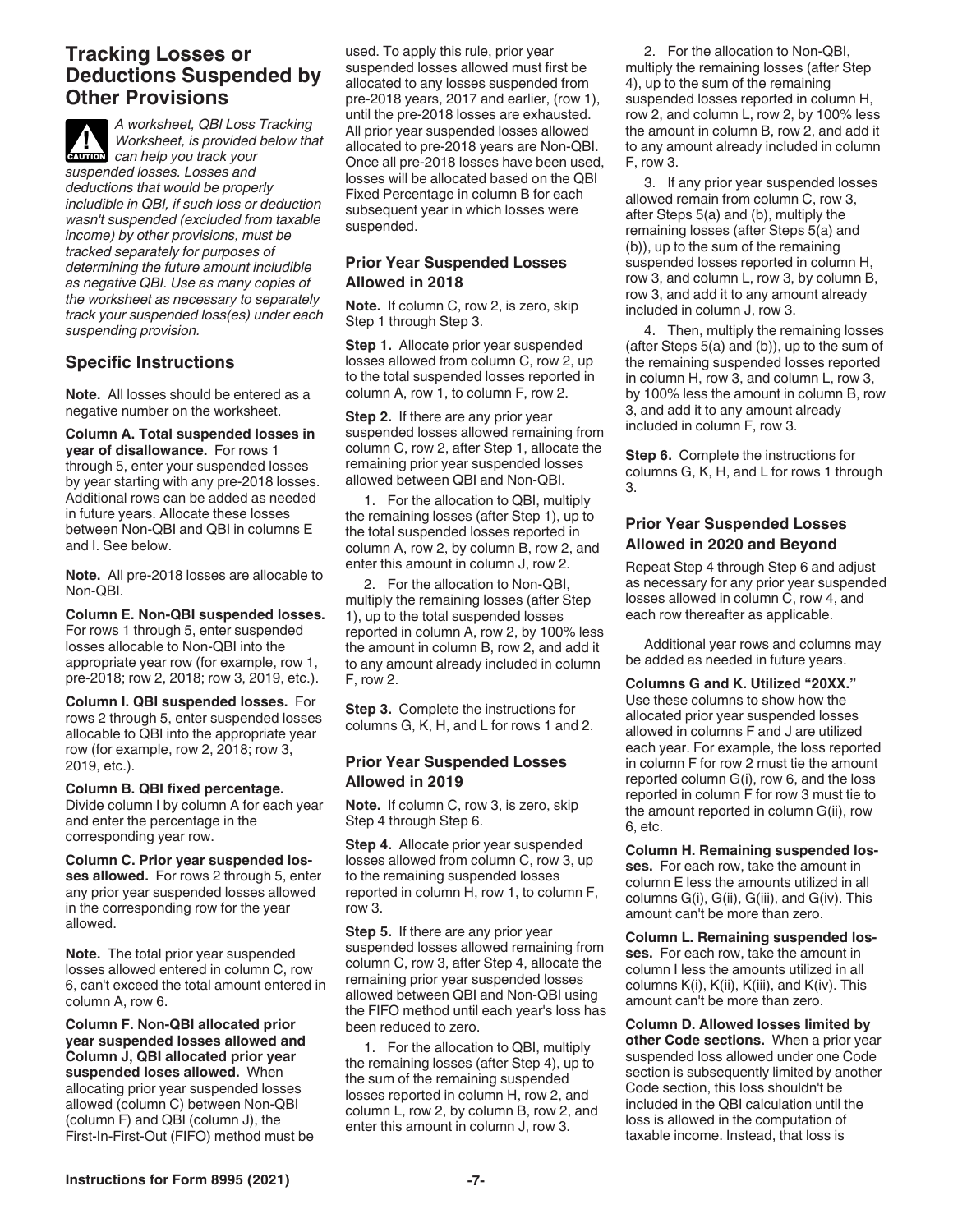added to the total suspended losses in the year of disallowance under the new limiting Code section for continuation of its suspension. This column along with row 7 addresses how to account for such losses.

In column D enter the amount of any prior year suspended losses allowed under this Code section, but subsequently disallowed under another Code section on the row for the year the loss was allowed under this Code section. These amounts will be allocated between Non-QBI and QBI in columns G and K for the corresponding year. See row 7 below.

**Row 7. Allocation of allowed losses limited by other Code sections.** To allocate the allowed losses limited by

other Code sections between QBI and Non-QBI, start with QBI for the 2018 row. Take column K(i), row 6, divided by the sum of column K(i), row 6, plus column G(i), row 6, multiplied by column D, row 2, and enter this amount in column K(i), row 7. Written as a formula: column K(i), row 7= column D, row 2 x (column K(i), row 6  $\div$ (column  $K(i)$ , row  $6 +$  column  $G(i)$ , row  $6$ )).

Next, compute the amount for Non-QBI for the 2018 row. Take column G(i), row 6, divided by the sum of column G(i), row 6+ column K(i), row 6, multiplied by column D, row 2, and enter this amount in column G(i), row 7. Written as a formula: column  $K(i)$ , row 7 = column D, row 2 x (column

 $G(i)$ , row  $6 \div$  (column  $G(i)$ , row  $6 +$  column K(i), row 6)).

Continue the computation for columns K(ii) and G(ii), K(iii) and G(iii), and then for columns K(iv) and G(iv), except multiply the percentage times the amount in column D, row 3, for 2019, column D, row 4, for 2020, and column D, row 5, for 2021, respectively.

**Row 8. Total prior year suspended losses allowed that must be included in QBI.** The amounts reported in columns K(i), K(ii), K(iii), and or K(iv) for row 8 equals the loss amount that must be included in your current year QBI, respectively for each year, as a loss from a separate trade or business.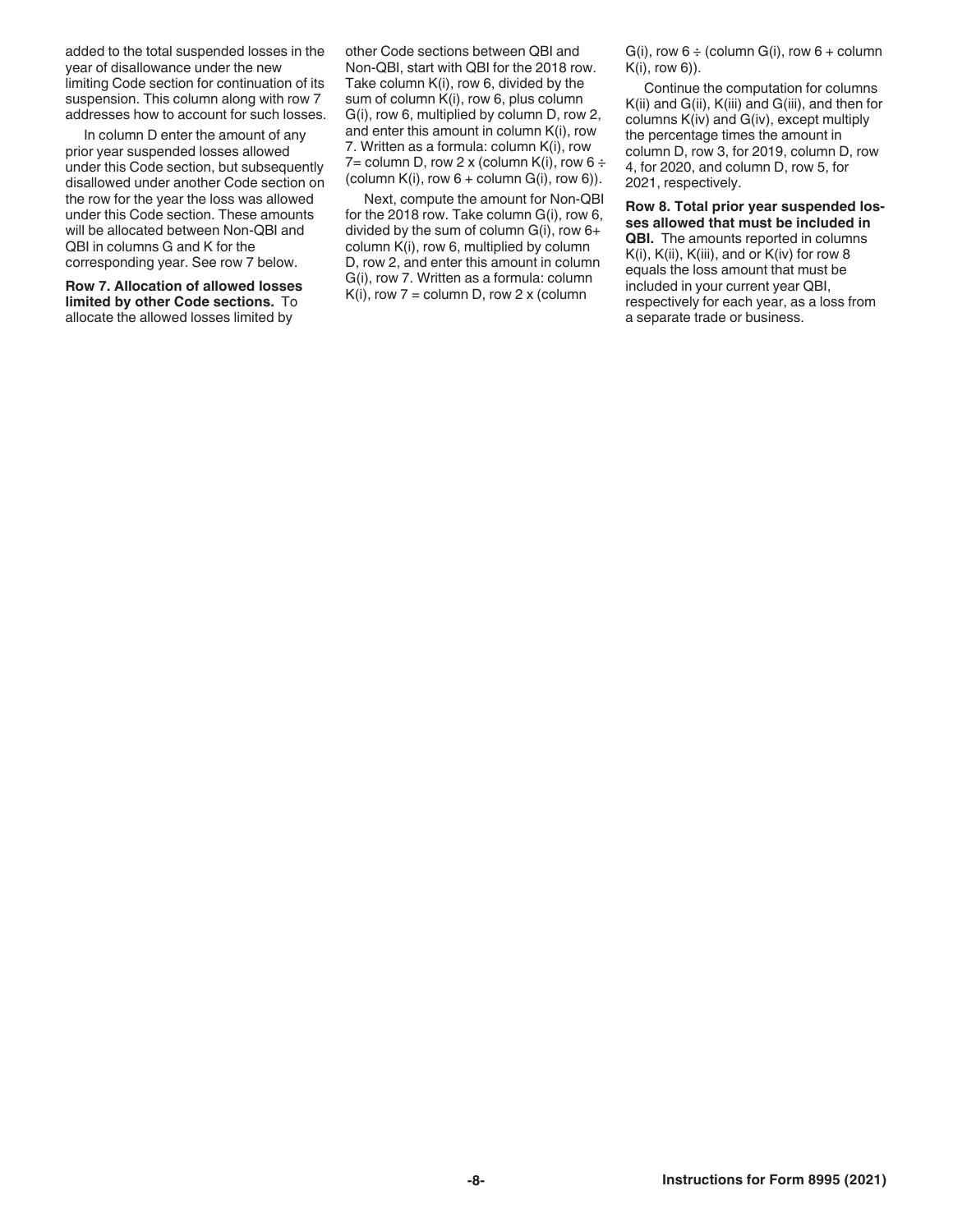| Use this worksheet to track losses or deductions suspended by other provisions and attributable to QBI using the FIFO method.<br>Code ____________ [Enter the Code section limiting your loss] |                                                                              |                                                         |                                                        |                                |                        |       |                                              |                          |                                                                      |                                     |
|------------------------------------------------------------------------------------------------------------------------------------------------------------------------------------------------|------------------------------------------------------------------------------|---------------------------------------------------------|--------------------------------------------------------|--------------------------------|------------------------|-------|----------------------------------------------|--------------------------|----------------------------------------------------------------------|-------------------------------------|
|                                                                                                                                                                                                | Part I<br><b>Suspended &amp; Allowed Losses</b>                              |                                                         |                                                        |                                |                        |       |                                              |                          |                                                                      |                                     |
|                                                                                                                                                                                                |                                                                              | A. Total suspended<br>losses in year<br>of disallowance |                                                        | <b>B. QBI fixed percentage</b> |                        |       | C. Prior year<br>suspended<br>losses allowed |                          | <b>D. Allowed losses</b><br>limited by other<br><b>Code sections</b> |                                     |
| 1.                                                                                                                                                                                             | Pre-2018                                                                     |                                                         |                                                        |                                |                        | 0.00% |                                              |                          |                                                                      |                                     |
| 2.                                                                                                                                                                                             | 2018                                                                         |                                                         |                                                        |                                |                        | $\%$  |                                              |                          |                                                                      |                                     |
| 3.                                                                                                                                                                                             | 2019                                                                         |                                                         |                                                        |                                |                        | $\%$  |                                              |                          |                                                                      |                                     |
| 4.                                                                                                                                                                                             | 2020                                                                         |                                                         |                                                        |                                |                        | $\%$  |                                              |                          |                                                                      |                                     |
| 5.                                                                                                                                                                                             | 2021                                                                         |                                                         |                                                        |                                |                        | $\%$  |                                              |                          |                                                                      |                                     |
| 6.                                                                                                                                                                                             | Total                                                                        |                                                         |                                                        |                                |                        |       |                                              |                          |                                                                      |                                     |
|                                                                                                                                                                                                | Part II                                                                      | <b>Non-QBI Suspended and Allowed Losses</b>             |                                                        |                                |                        |       |                                              |                          |                                                                      |                                     |
|                                                                                                                                                                                                | <b>Allocable to Non-QBI</b>                                                  |                                                         |                                                        |                                |                        |       |                                              |                          |                                                                      |                                     |
|                                                                                                                                                                                                |                                                                              | E. Suspended<br>losses                                  | F. Allocated prior<br>year suspended<br>losses allowed |                                | G(i). Utilized<br>2018 |       | G(ii). Utilized<br>2019                      | G(iii). Utilized<br>2020 | G(iv). Utilized<br>2021                                              | H. Remaining<br>suspended<br>losses |
| 1.                                                                                                                                                                                             | Pre-2018                                                                     |                                                         |                                                        |                                |                        |       |                                              |                          |                                                                      |                                     |
| 2.                                                                                                                                                                                             | 2018                                                                         |                                                         |                                                        |                                |                        |       |                                              |                          |                                                                      |                                     |
| 3.                                                                                                                                                                                             | 2019                                                                         |                                                         |                                                        |                                |                        |       |                                              |                          |                                                                      |                                     |
| 4.                                                                                                                                                                                             | 2020                                                                         |                                                         |                                                        |                                |                        |       |                                              |                          |                                                                      |                                     |
| 5.                                                                                                                                                                                             | 2021                                                                         |                                                         |                                                        |                                |                        |       |                                              |                          |                                                                      |                                     |
| 6.                                                                                                                                                                                             | Total                                                                        |                                                         |                                                        |                                |                        |       |                                              |                          |                                                                      |                                     |
|                                                                                                                                                                                                |                                                                              | 7. Allocation of allowed losses limited by other        |                                                        |                                |                        |       |                                              |                          |                                                                      |                                     |
|                                                                                                                                                                                                | Code sections                                                                |                                                         | and a series of the contract of                        |                                |                        |       |                                              |                          |                                                                      |                                     |
|                                                                                                                                                                                                | Part III                                                                     | <b>QBI Suspended and Allowed Losses</b>                 |                                                        |                                |                        |       |                                              |                          |                                                                      |                                     |
|                                                                                                                                                                                                | <b>Allocable to QBI</b>                                                      |                                                         |                                                        |                                |                        |       |                                              |                          |                                                                      |                                     |
|                                                                                                                                                                                                |                                                                              | I. Suspended<br>losses                                  | J. Allocated prior<br>year suspended<br>losses allowed |                                | K(i). Utilized<br>2018 |       | K(ii). Utilized<br>2019                      | K(iii). Utilized<br>2020 | K(iv). Utilized<br>2021                                              | L. Remaining<br>suspended<br>losses |
| 1.                                                                                                                                                                                             | Pre-2018                                                                     |                                                         |                                                        |                                |                        |       |                                              |                          |                                                                      |                                     |
| 2.                                                                                                                                                                                             | 2018                                                                         |                                                         |                                                        |                                |                        |       |                                              |                          |                                                                      |                                     |
| 3.                                                                                                                                                                                             | 2019                                                                         |                                                         |                                                        |                                |                        |       |                                              |                          |                                                                      |                                     |
| 4.                                                                                                                                                                                             | 2020                                                                         |                                                         |                                                        |                                |                        |       |                                              |                          |                                                                      |                                     |
| 5.                                                                                                                                                                                             | 2021                                                                         |                                                         |                                                        |                                |                        |       |                                              |                          |                                                                      |                                     |
| 6.                                                                                                                                                                                             | Total                                                                        |                                                         |                                                        |                                |                        |       |                                              |                          |                                                                      |                                     |
|                                                                                                                                                                                                |                                                                              | 7. Allocation of allowed losses limited by other        |                                                        |                                |                        |       |                                              |                          |                                                                      |                                     |
|                                                                                                                                                                                                | Code sections<br>design and a state of the state of                          |                                                         |                                                        |                                |                        |       |                                              |                          |                                                                      |                                     |
|                                                                                                                                                                                                | 8. Total prior year suspended losses allowed that<br>must be included in QBI |                                                         |                                                        |                                |                        |       |                                              |                          |                                                                      |                                     |

QBI Loss Tracking Worksheet